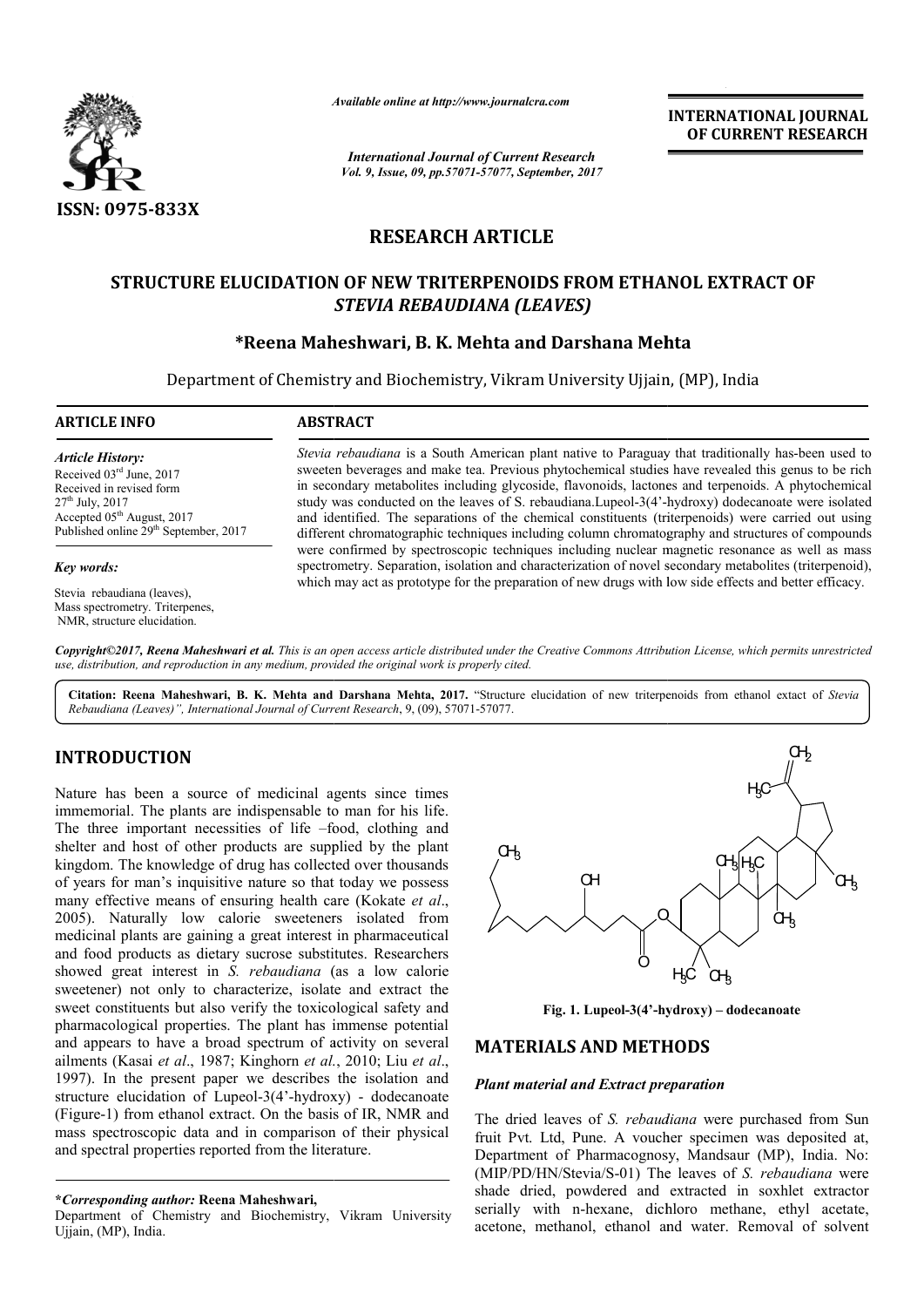under reduced pressure afforded solid extracts. The removal of solvent under reduced pressure by rotary film evaporator yielded 20gm of ethanol extract. This extract further tested for phytochemical screening.

#### **Test for steroid or terpenoids**

**Libermann-Buchard test:** A solution of extract gave a greenish blue colour with cold  $AC<sub>2</sub>O$  and concentrated  $H<sub>2</sub>SO<sub>4</sub>$ or compound in CHCl<sub>3</sub> treated with  $AC<sub>2</sub>O$  and concentrated  $H<sub>2</sub>SO<sub>4</sub>$  also gave the same results, confirming the molecule to be of steroidal or triterpenoidal type.

Salkowasi test: A solution of extract in CHCl<sub>3</sub> shaken with concentrated  $H_2SO_4$  gave a red colour in the CHCl<sub>3</sub> layer, confirming the molecule to be of steroidal or triterpeniodal type

#### **Investigation of ethanol extract**

The ethanol extract was analysed by thin layer chromatography on silica gel G for the number of compounds presents in the extract. The ethanol extract was subjected to column chromatography on silica gel. The column was eluted with different solvents in their increasing order of polarity. The column was afforded one compounds with some impurities, which on repeated crystallization from chloroform: methanol yielded pure compounds designated as RS-10.

#### *Experimental Work*

The ethanol extract of *S. rebaudiana*, was prepared was subjected to column chromatography. The column was yielded mixtures of compounds at various elution stages. The mixtures that revealed clear five or six spots on thin layer chromatography examination were again subjected to rechromatography. The rechromatography resulted in the isolation of compound RS-10 in pure form. The details are given in the table 1:

## **IR Spectrum (λmax, KBr, cm- <sup>1</sup> )**

The absorption band at  $1733 \text{ cm}^{-1}$  showed the presence of ester group in the molecule. The strong band at  $3446 \text{ cm}^{-1}$  showed the presence of hydroxyl group in the molecule. The absorption bands at 2920, 2851, 2360, 2341, 1457, 1386, 1247 and 980 cm-1 showed to be triterpenoidal molecule (Nakanishi, 1962).

#### $1$  H NMR Spectrum (300MHz, CDCl<sub>3</sub>, TMS,  $\delta$ )

The PMR spectrum is of typical lup-20(29)-ene. It showed sharp singlets for six tertiary methyl groups at  $\delta$  0.78, 0.83, 0.85, 0.93, 1.04, 1.25 and vinyl methyl singlet at δ 1.68. A broad singlet at  $\delta$ 1.68, 4.68(<sup>1</sup> H, J=1.5 Hz) and 4.56 (<sup>1</sup> H, J=1.5 Hz) confirmed the presence of vinyl group. The appearance of this vinylic group as singlet suggested the compound to be of lupane series. A broad multiplet at  $\delta$  2.37 was assigned to C<sub>19</sub> proton. The H-3proton resonated at δ 4.46. (Jain *et al*.1994). The methylene protons attached to carbonyl group were resonated at δ 2.04 as braod singlet in aliphatic chain and carbinolic proton was resonated  $\delta$  3.66 as singlet. Rest of the methylene protons attached to -CHOH were resonated at δ 2.13 as broad singlet, terminal methyl group resonated at  $\delta$ 0.73 in aliphatic chain.

## <sup>13</sup>C NMR Spectrum (75MHz, CDCl<sub>3</sub>, ppm)

The chemical shifts in  $^{13}$ C NMR spectra suggested a close resemblance with  $20(29)$  – lupane. The quaternary carbon linked to vinylic carbon  $(C_{20})$  resonated at 151.21 ppm. The vinylic carbon  $(C_{29})$  was resonated at 109.57 ppm. In the <sup>13</sup>C NMR spectrum of triterpenoid the peaks at 27.62, 16.71, 16.39, 16.16, 14.70, 18.20, 19.49ppm confirmed the presence of seven methyl's. (Mahato *et al.*1994; Marina *et al.,* 1997, Rosenel *et al*., 1998). The carbon of ester group resonated at 171.28 ppm and carbinolic carbon resonated at 76.21 ppm. The methylene carbons attached to carbonyl group were

**Table 1. Processing of ethanol extract**

| Fraction no. | Eluent                  | Ratio(v/v) | Volume collected(ml) | Spots on TLC | Compound code |
|--------------|-------------------------|------------|----------------------|--------------|---------------|
|              | Hexane                  | Pure       | 5000                 | 2 spots      |               |
| 2            | Hexane: Dichloromethane | 7:3        | 7000                 | 1 spot       | $RS-10$       |
| 3            | Hexane: Dichloromethane | 1:1        | 5000                 | 2 spots      |               |
| 4            | Hexane: Dichloromethane | 1:3        | 7000                 | 2 spots      |               |
| 5            | Dichloromethane         | Pure       | 5000                 | 4 spots      |               |
| 6            | CHCl <sub>3</sub>       | Pure       | 8000                 | 3 spots      |               |
|              | CHCl:MeOH               | 3:1        | 2000                 | 5 spots      |               |
| 8            | CHCl <sub>3</sub> :MeOH | 1:1        | 2000                 | 3 spots      |               |
| 9            | CHCl <sub>3</sub> :MeOH | 1:3        | 1000                 | 4 spots      |               |
| 10           | Methanol                | Pure       | 800                  | <b>Steak</b> |               |

Wt. of the sample-5 gm,

Wt. of silica gel G-30 gm

## **RESULTS AND DISCUSSION**

#### *Characterization of Compound RS-10*

The hexane: Dichloromethane (7:3) fraction showed presence of a single compound on TLC examination. All the similar fractions were mixed together and solvent was, removed to yield a solid mass which was recrystallized from methanol as white flakes. It was designated as RS-10 and on the basis of mass spectral analysis its molecular formula was found to be  $C_{42}H_{72}O_3$ , M<sup>+</sup>624, m.p.222<sup>o</sup>C.

resonated at 44.37, 39.57 and methene carbons attached to carbinolic group were resonated at 32.99. Rest of the methylene carbons were resonated at 32.14-19.95 ppm, terminal methyl carbon resonated at 14.36ppm in aliphatic chain (Yamaguchi, 1970).

#### **ESI MS Spectrum**

Mass spectrum showed characteristic fragmentation pattern of a terpenoid. The molecular ion peak appeared at m/z 624 and the molecular formula was found to be  $C_{42}H_{72}O_3$ . The important peaks were obtained at  $m/z$  610(M-CH<sub>2</sub>), 569 (M-C4H8), 537, 478, 450, 409, 358, 323, 288.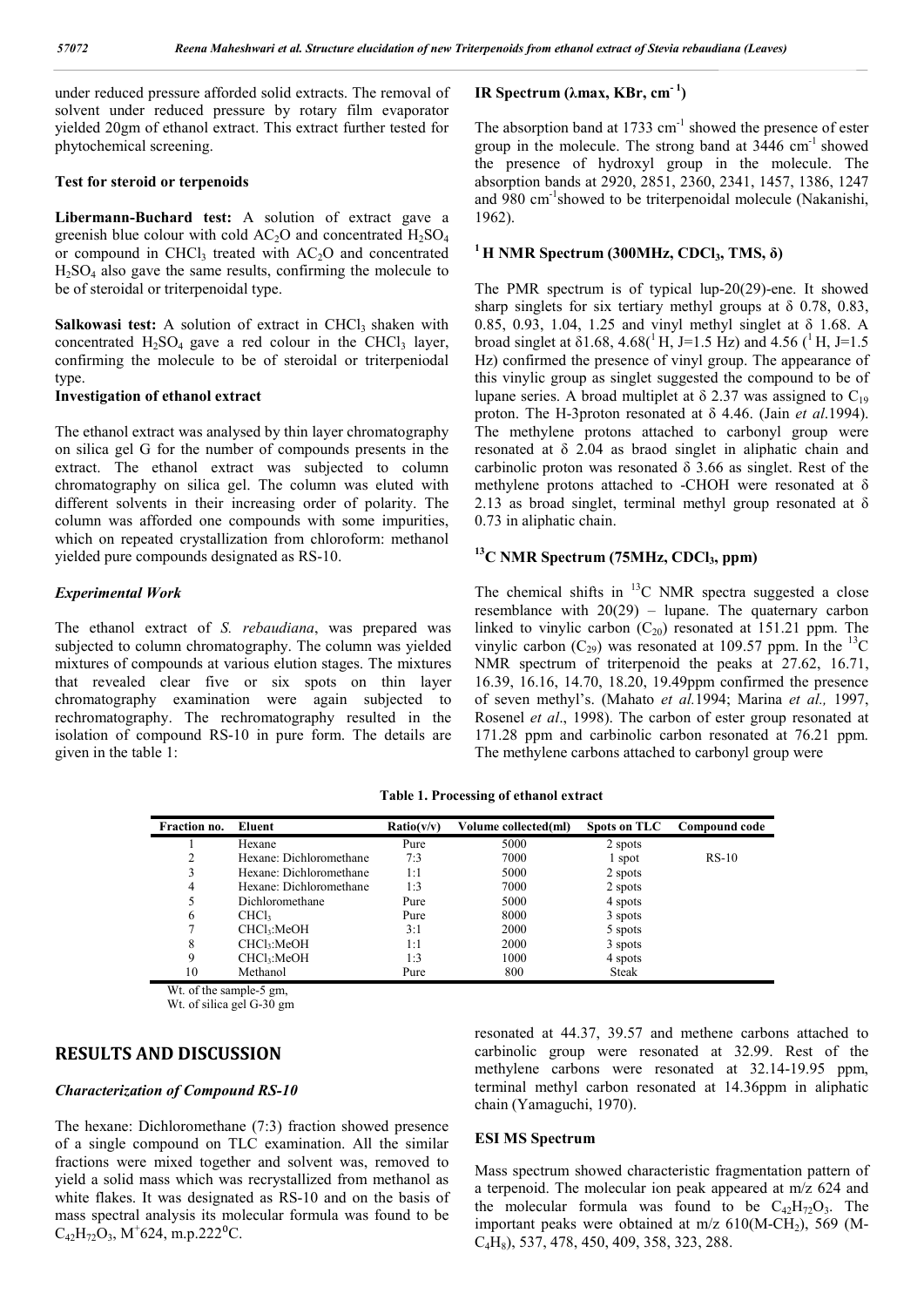





**Fig. Mass Spectrum of RS-10**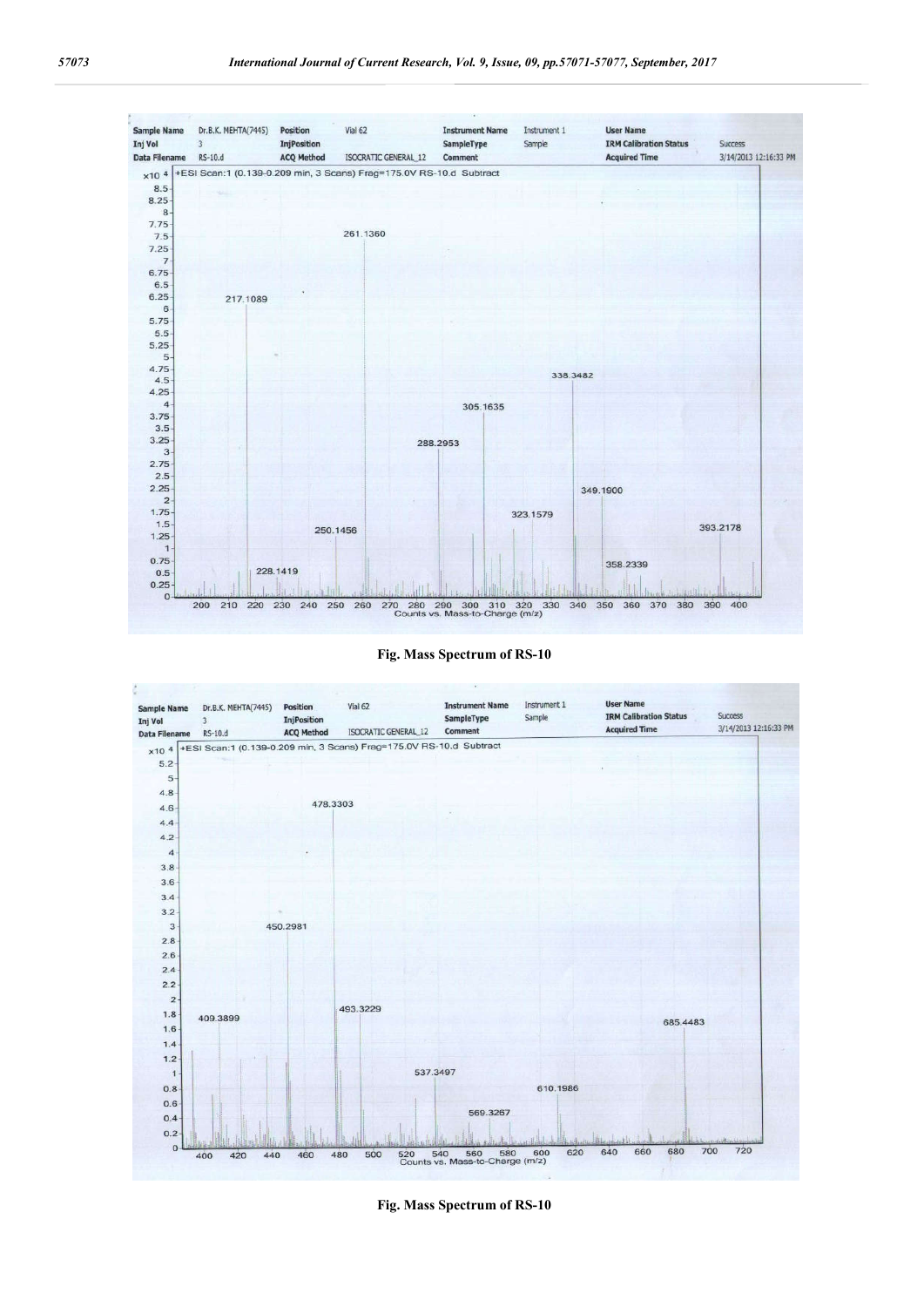

**Fig. Mass Spectrum of RS-10**



**Fig. 13C NMR Spectrum of RS-10**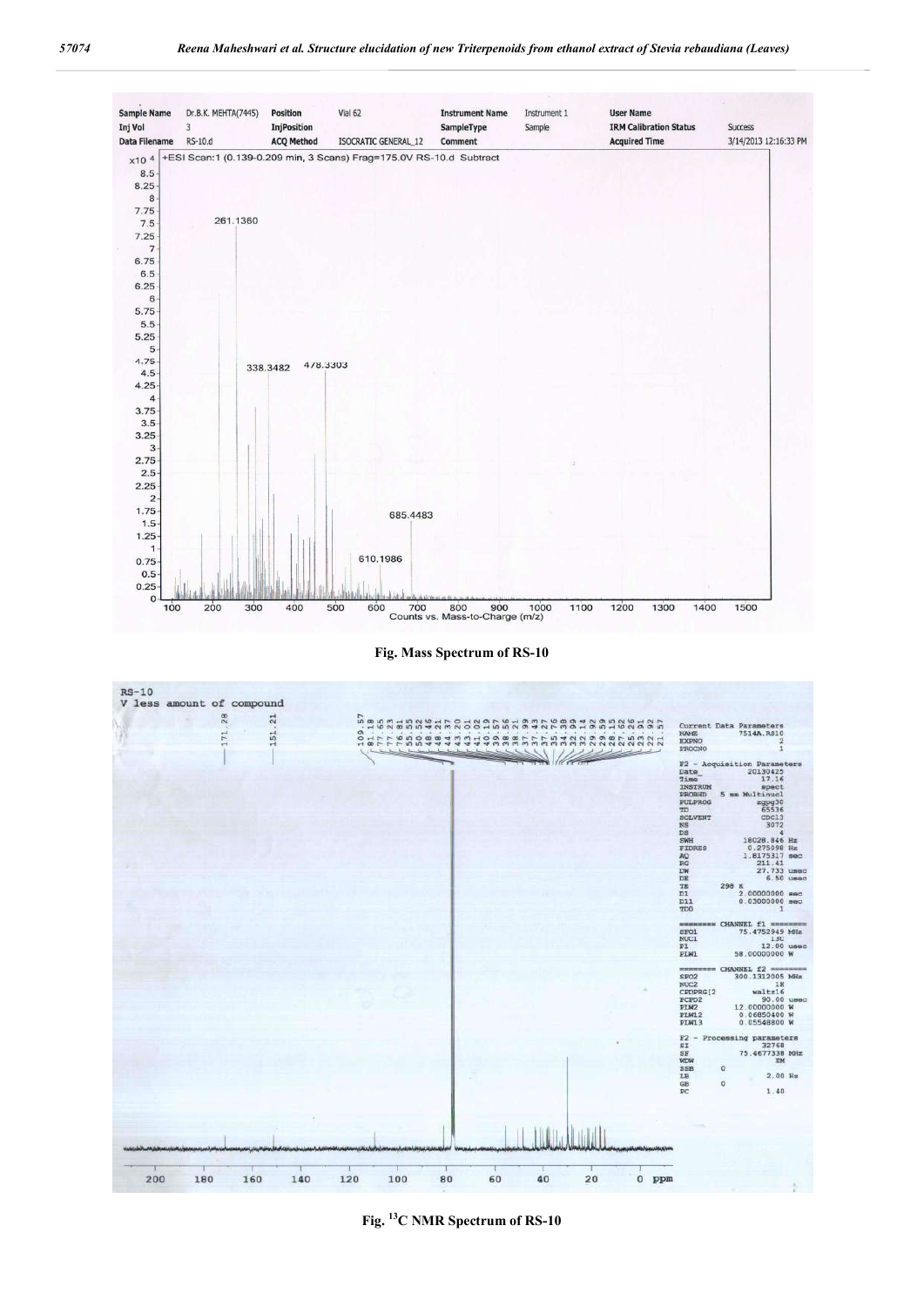

**Fig. 1 H NMR Spectrum of RS-10**



**Fig. IR Spectrum of RS-10**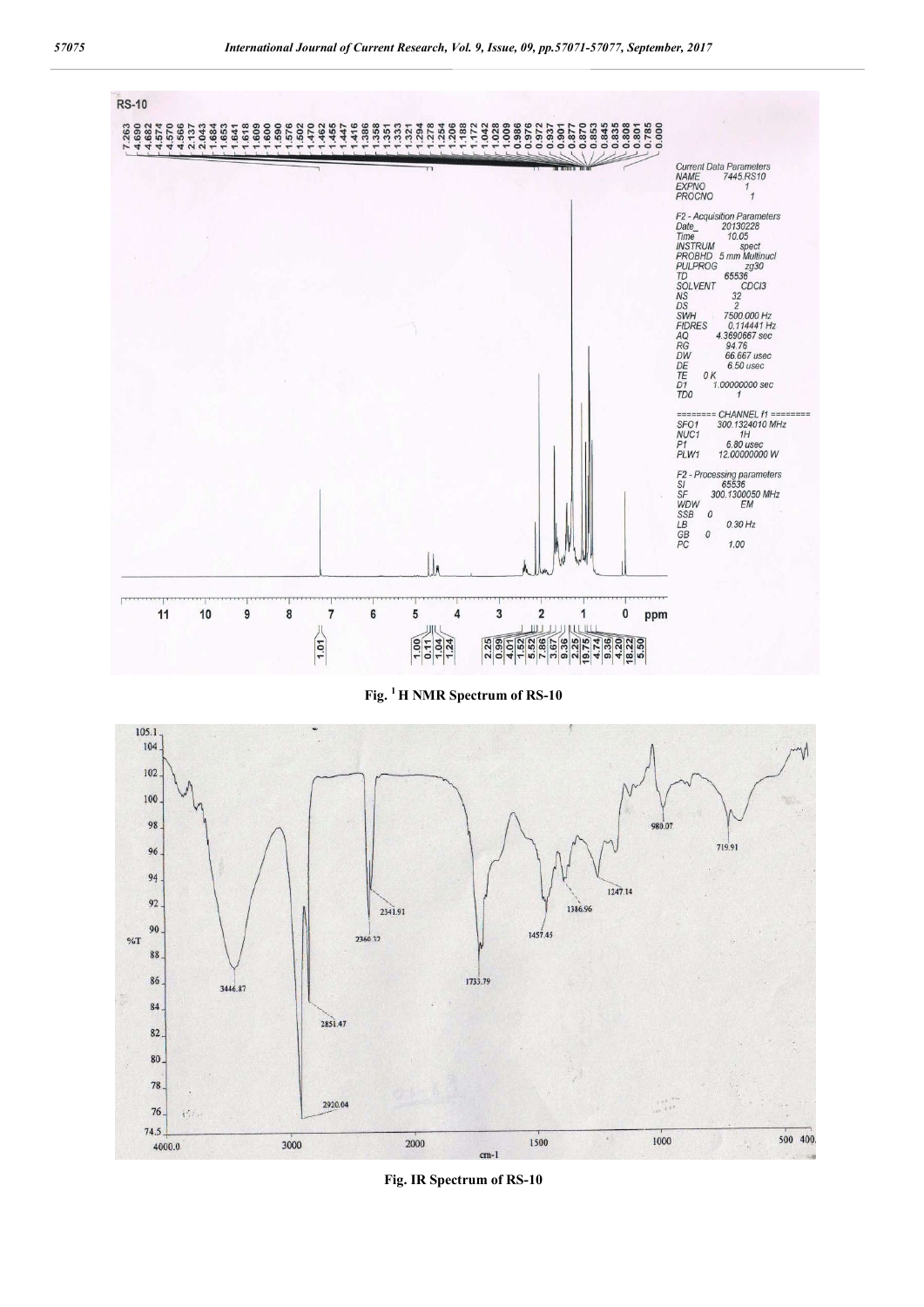

**Fragmentation of RS-10 13C NMR Spectrum: Result shown in table**